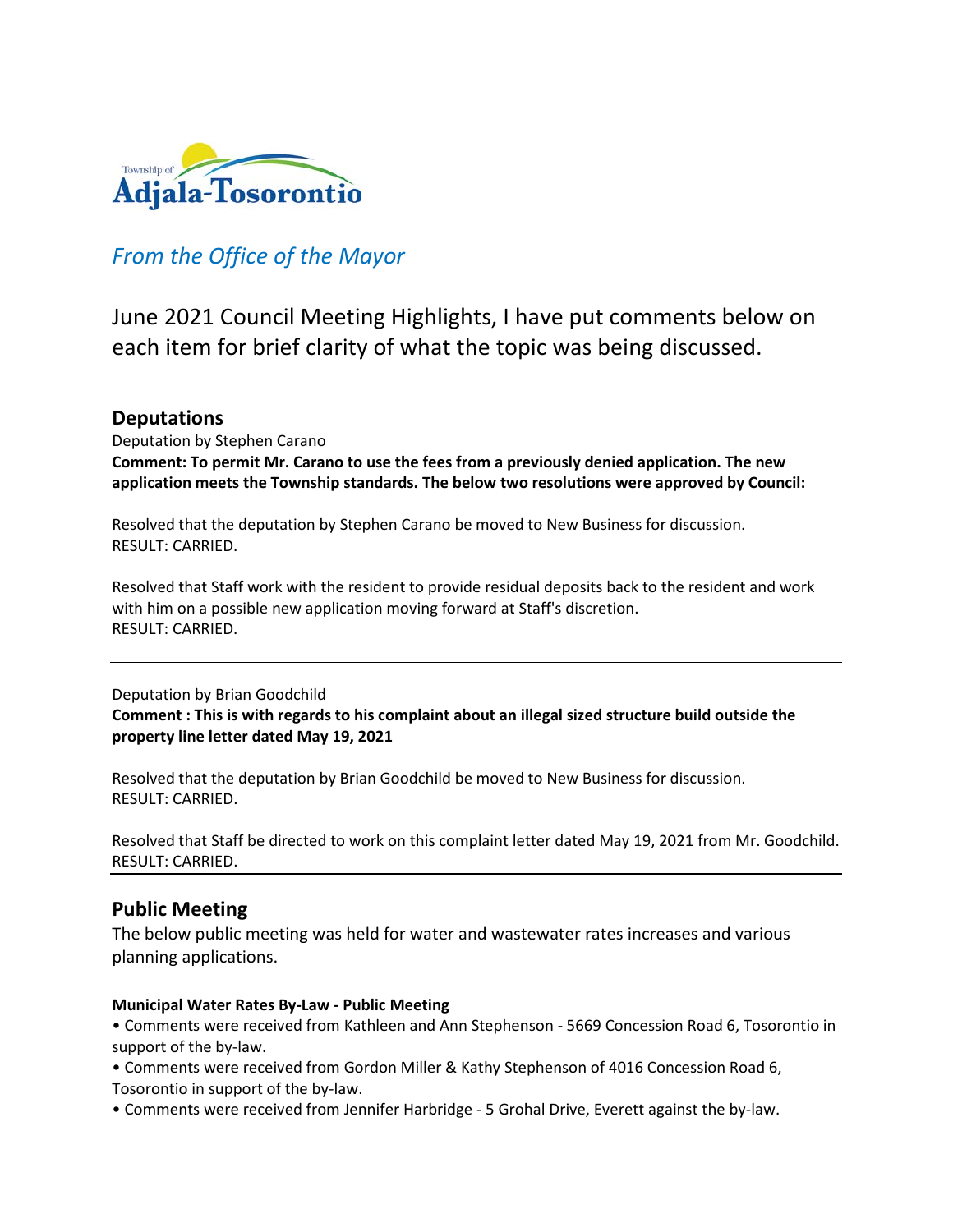• Comments were received from FarSight Homes (Bob Schickedanz) of 117 Ringwood Drive, Unit 18 Stouffville, ON against the by-law.

#### **Municipal Wastewater Rates & Control of Discharges By-Law - Public Meeting**

• Comments were received from Gordon Miller & Kathy Stephenson of 4016 Concession Road 6 Tosorontio in support of the by-law.

• Comments were received from Far Sight Homes (Bob Schickedanz) of 117 Ringwood Rive, Unit 18 Stouffville, ON against the by-law.

**Based on the comments received for water and wastewater the following resolution was passed** Resolved that Staff Report I&D 2021-18 "Proposed Amendments to the Water Rate By-Law & Wastewater Rate By-Law" dated June 9th, 2021 be received for information, and further That amendments to municipal water rates and municipal wastewater rate By-laws be considered.

## **Zoning By-law Amendment - 5097 Concession Road 2 - Public Meeting 5097 Concession Road 2 - Public Meeting :**

Resolved that the Planning Report 2021-21 dated June 9, 2021 regarding file Z/04/21 be received; and further,

That staff be directed to consider all public and agency input, as well as Council comments, in a further planning analysis to be set out in a planning report and recommendation to be brought to Council at a future date. RESULT: CARRIED

**Comment : This application was with regards to a farm consolidation request. Public comments were received and a decision will be made at the next meeting.**

#### **Zoning By-law Amendment - 7538 5th Sideroad, Adjala - Public Meeting**

• Comments were received from Ludomir & Mary Piatkowski - 7910 5<sup>th</sup> Sideroad Adjala in opposition of the application

Resolved that the Planning Report 2021-22 dated June 9, 2021 regarding file Z/02/19 be received; and further,

That staff be directed to consider all public and agency input, as well as Council comments, in a further planning analysis to be set out in a planning report and recommendation to be brought to Council at a future date. RESULT : CARRIED

### **Comment : This application was with regards to an existing structure constructed on the property. Public comments were received and a decision will be made at the next meeting.**

# **Public Comments were received during the public input**

• Comments were received from Anne Ferguson - 7518 Keenansville Road, in opposition to Item 10.11 I&D 2021-16 Earthworks Agreement

• Comments were received from Joan Bergin - 7583 Keenansville Road, Tottenham in opposition to Item 10.11 I&D 2021-16 Earthworks Agreement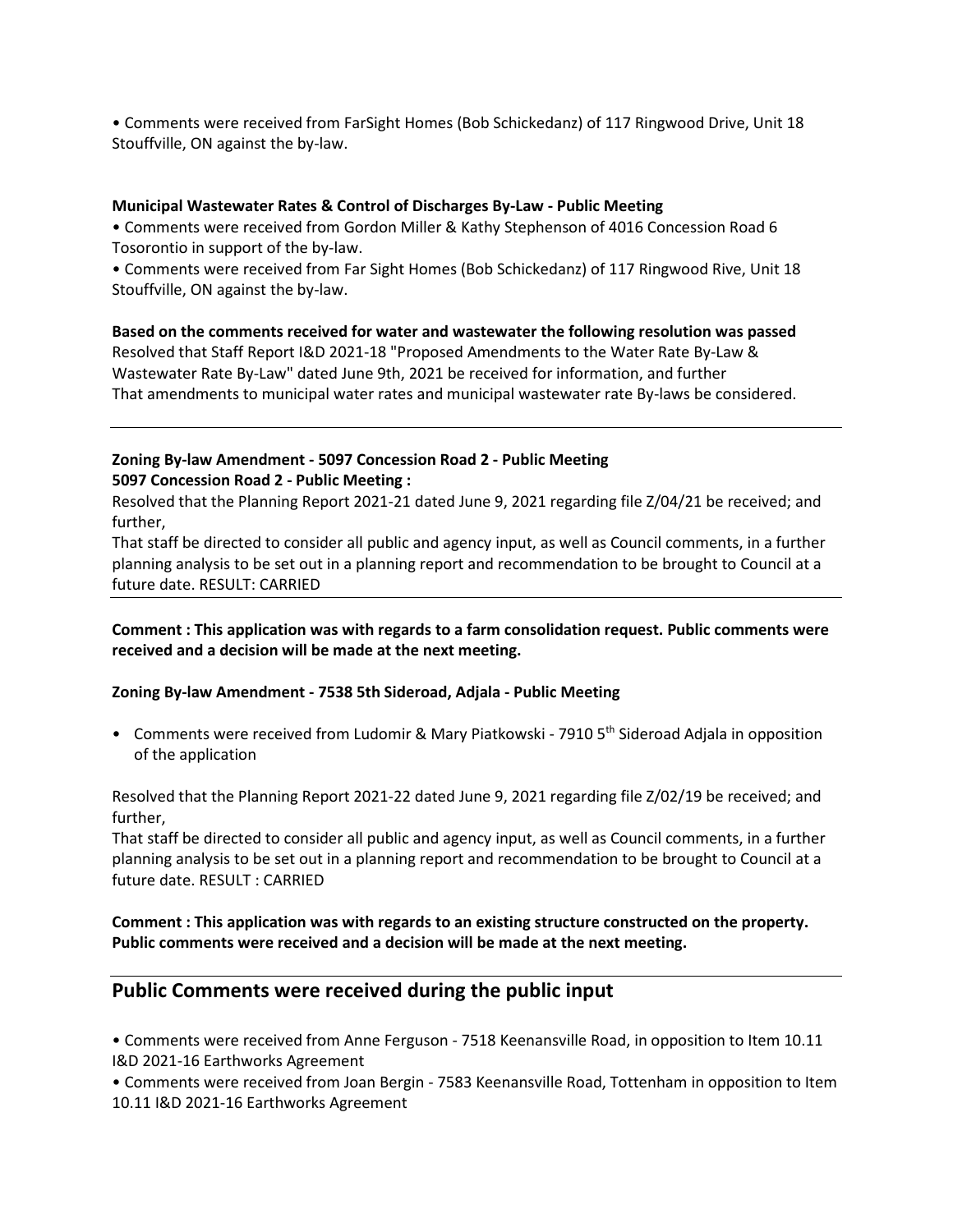• Comments were received from Graham Huntley - 7583 Keenansville Road, in opposition to Item 10.11 I&D 2021-16 Earthworks Agreement

• Comments were received from Lisa Narowski - 2635 Concession Road 7 in opposition to Item 10.11 I&D 2021-16 Earthworks Agreement

• Comments were received from Kim Narowski - 2635 Concession Road 7 in opposition to Item 10.11 I&D 2021-16 Earthworks Agreement

• Comments were received from Tribute Communities (Susan Zucchero) - 1815 Ironstone Manor, Unit 1, Pickering in opposition to Item 10.13 I&D 2021-18 Proposed Amendments to the Water Rate By-law & Wastewater Rate By-law

# **Upcoming Events and Announcements**

- 1. Township Staff is pleased to report that Concession Road 5, just north of 25 Sideroad Adjala is now reopened after extensive construction. The project involved road reconstruction and replacement of two bridge structures. I would like to thank the Staff who were successful in securing almost \$2 million dollars of competitive grant funding through the Investing in Canada Program to enable the Township to carry out these much-needed upgrades.
- 2. Public Works has been busy and the contractors at the Everett Baseball Diamond are replacing the roofs on the dug outs. The chain link mesh and posts have been repaired and also the new gates will be installed.
- 3. We started the capital improvements on Concession 4, which includes new ditches with many repairs being completed.
- 4. Public Works continues to treat the Township roads with maintenance calcium while grading at the same time.
- 5. Enbridge Gas expansion to Lisle, Hockley and Glencairn did not qualify for funding for hook up, will be reviewed again in future.
- 6. Public Gardens are underway in Lisle and Glencairn and Loretto. Council commends those involved in projects - Photos to be posted on website.
- 7. Village of Everett-Sat., June12-Community Wide Garage Sale10:00am-5:00pm- COVID protocols will be followed.
- 8. On May 12, 2021 Ontario Sheep Farmer, Shelagh Finn and her LAMB LADY FARM (Purebred Rideau Arcott) FLOCK, was named Top Prolific Flock in Ontario by GenOvis Canada.
- 9. June 5 2021 is World Elder Abuse Awareness Day to heighten awareness of Elder abuse and neglect.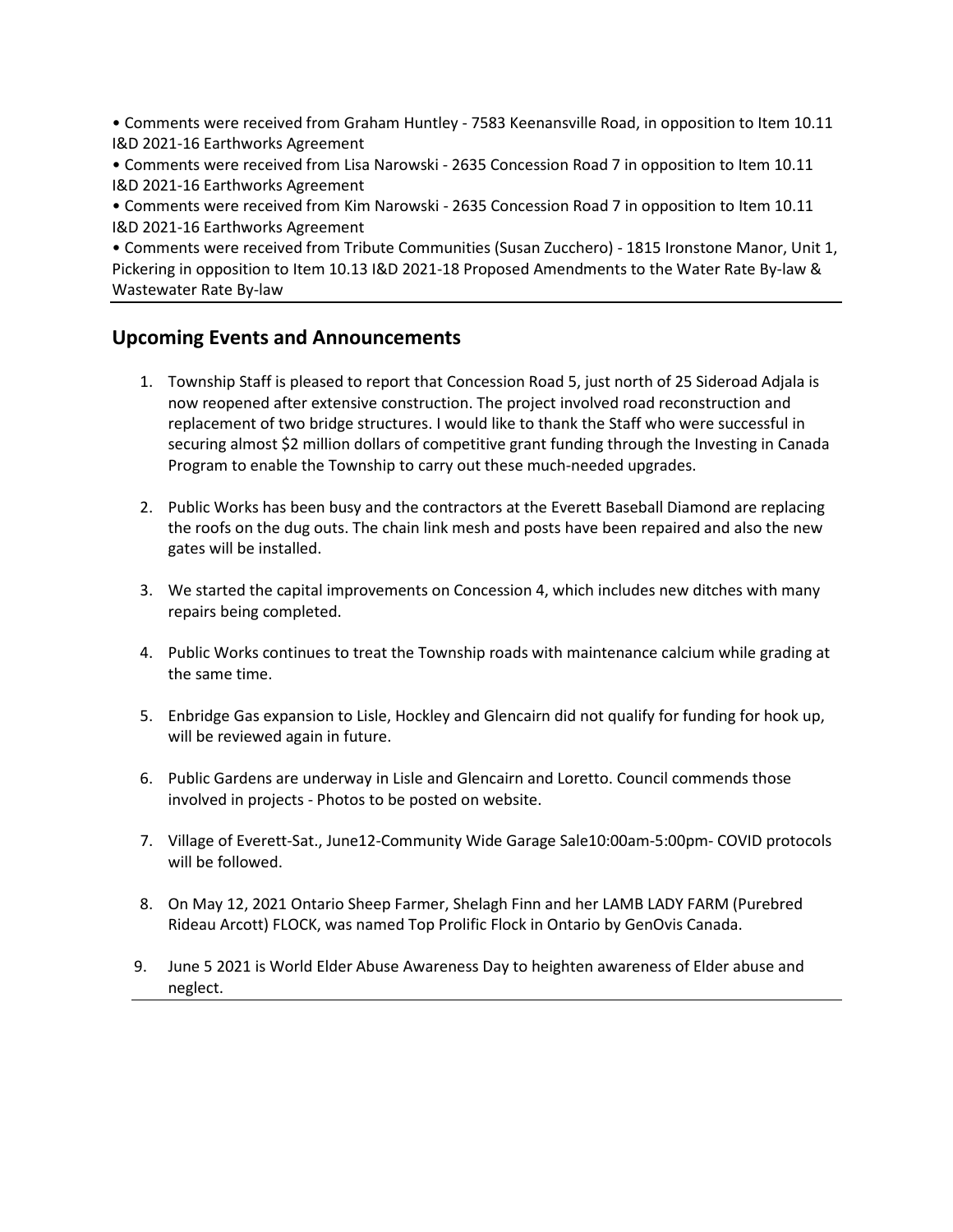# **Reports and Correspondence**

#### **6385 County Road 13 Decision**

Resolved that the Planning Report 2021-23 dated June 9, 2021 regarding the proposed amendment to the Township of Adjala-Tosorontio's Zoning By-law 03-57 be received as information; and further, That Council considers the planning analysis submitted in Planning Report 2021-23, as well as the information received from the public, internal departments, external agencies, and the material submitted by the applicant's agent, with respect to Council's decision for the proposed Zoning By-law Amendment. RESULT: CARRIED

**Comment : This report was discussed at the previous council meeting for an oversized structure in front of the house. The resident worked with the Township to meet the Township standards and reduced the size. Council permitted the structure in front as there was no place behind the house.**

#### **9100 25th Sideroad Decision**

Resolved that the Planning Report 2021-24 dated June 9, 2021 regarding the proposed amendment to the Township of Adjala-Tosorontio's Zoning By-law 03-57 be received as information; and further, That Council considers the planning analysis submitted in Planning Report 2021-24, as well as the information received from the public, internal departments, external agencies, and the material submitted by the applicant's agent, with respect to Council's decision for the proposed Zoning By-law Amendment. RESULT: CARRIED.

**Comment : This report was discussed at the previous Council meeting for a second dwelling on the property. Council permitted it as it met all requirements.**

#### **7406 Concession Road 2 Decision**

Resolved that the Planning Report 2021-25 dated June 9, 2021 regarding the proposed amendment to the Township of Adjala-Tosorontio's Zoning By-law 03-57 be received as information; and further, That Council considers the planning analysis submitted in Planning Report 2021-25, as well as the information received from the public, internal departments, external agencies, and the material submitted by the applicant's agent, with respect to Council's decision for the proposed Zoning By-law Amendment. RESULT : DEFEATED

### **Comment : As there were concerns with this application that could not be addressed to the satisfaction of the Township standards, therefore, the application was denied.**

#### **Ontario Parks Agreement**

Resolved that the Building Report 2021-05 dated June 9, 2021 regarding Ontario Parks Agreement be received; and further,

That Council authorize staff to have the agreement signed with Ontario Parks and the Township and that the accompanying amended Bylaw be implemented.

Resolved that By-law 2021-33 being a by-law to appoint Municipal Law Enforcement Officers - Park Warden, Park Superintendent, Assistant Park Superintendent employed by Earl Rowe Provincial Park, Township of Adjala-Tosorontio, Simcoe County

Forks of the Credit Provincial Park, Town of Caledon, Region of Peel

Mono Cliffs Provincial Park – Town of Mono – Dufferin County be enact. RESULT: CARRIED.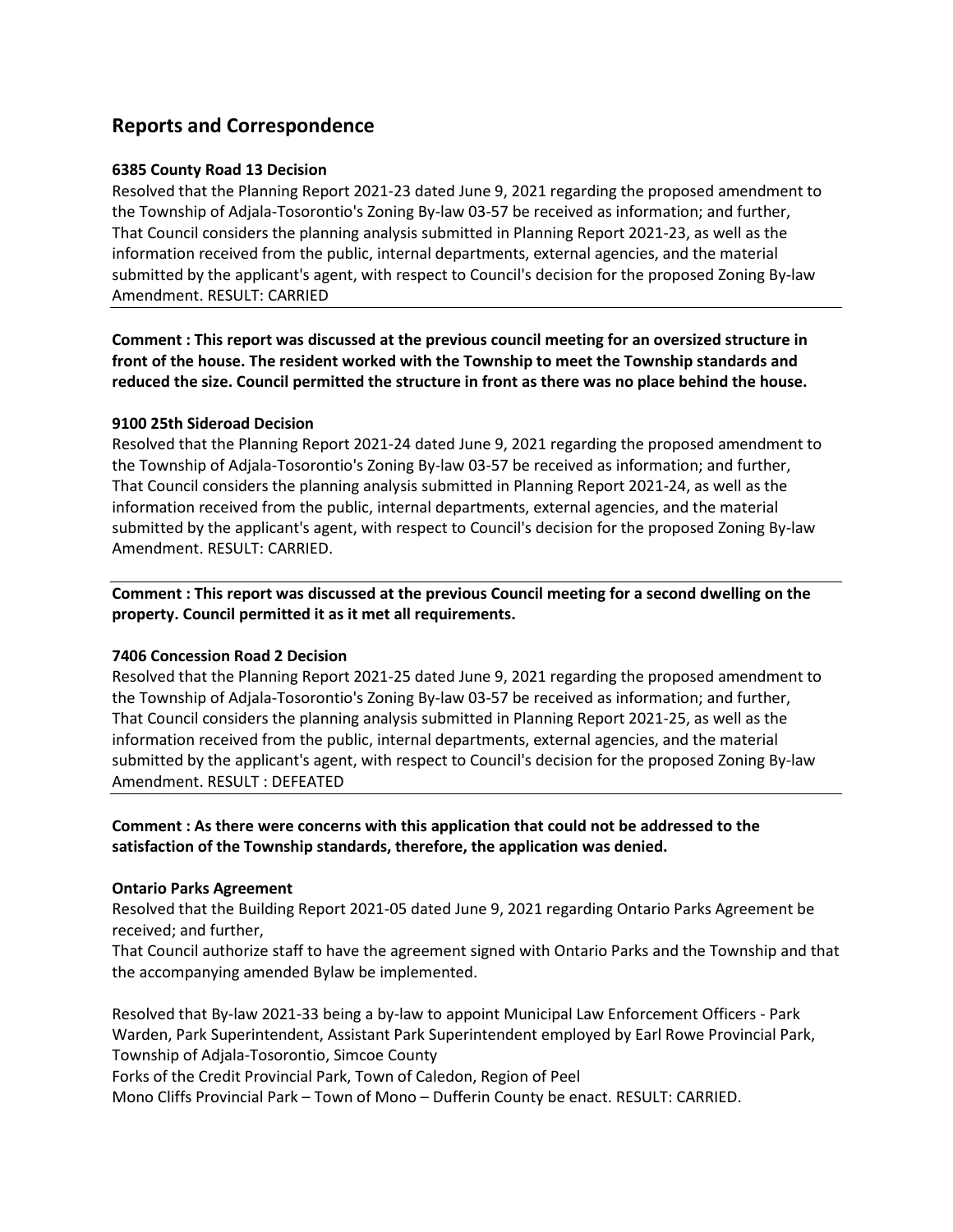#### **Comment : This will enable our township to start collecting fines for illegal parking at various provincial parks.**

#### **I&D 2021-14 - Area Specific Wastewater Connection Charges**

Resolved that I&D 2021-14 entitled "Area Specific Wastewater Connection Charges" dated June 9th, 2021 be received as information, and further,

That Area Specific Wastewater Connection Charges be approved and adopted for the two (2) areas within the Township that will be serviced by Municipal Communal Wastewater Collection and Treatment Systems as currently forecasted Development proceeds - those areas being: 1- the Area centered around the Everett Community, and 2- the Area centered around the Colgan Community Regular Council June 9, 2021. RESULT: CARRIED.

**Comment : This was to increase the connection charges for developers in the Township.**

#### **I&D 2021-16 Earthworks Agreement - Tribute, Colgan 1 & 2 Subdivisions**

Mayor Pinto declared a pecuniary interest and did not participate in the discussion or voting. Deputy Mayor Meadows declared a pecuniary interest and did not participate in the discussion or voting. RESULT: CARRIED.

*Resolved that Councillor Anderson be appointed as Chair for this portion of the meeting.*

**Resolved that Staff Report I&D 2021-116 entitled "Earthworks Agreement - Tribute, Colgan 1 & 2 Subdivisions**" dated June 9th, 2021, be received for information; and further, That Council approve of execution of the following Earthworks Agreements: Earthworks Agreement - Colgan 1 (see Appendices) Earthworks Agreement - Colgan 2 (see Appendices) RESULT : CARRIED

**Comment : Deputy Mayor Bob Meadows and myself declared a conflict of interest as we did not want to vote on a matter. We later contacted the Ministry and the Integrity Commissioner and were informed that if we felt uncomfortable with these reports and were questioning these reports, we could abstain from voting, rather than declare a conflict of interest.**

#### **I&D 2021-17 Rondax Development Cost Recovery Agreement**

Resolved that I&D Report #2021-17 entitled "Rondax Development Cost Recovery Agreement" be received as information; and further,

That Council approve of entering into the Cost Recovery Agreement as signed by Rondax Developments. RESULT: CARRIED.

**Comment : This was an agreement for a development on 5th Concession Adjala, to ensure that the Township has the ability to collect the costs for work done for the developer.**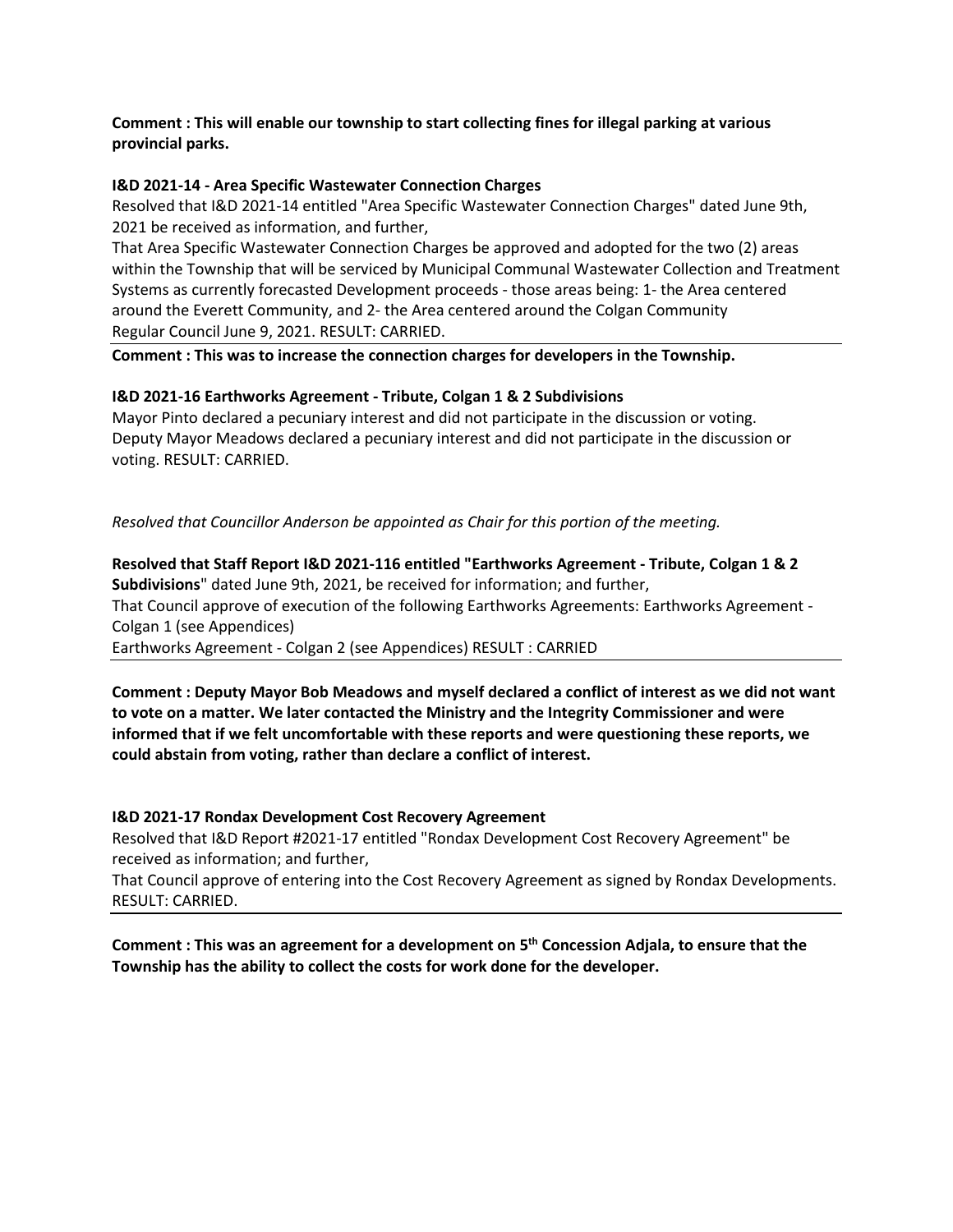**I&D 2021-18 Proposed Amendments to the Water Rate By-Law & Wastewater Rate By-Law RES 202-2021**

**Comment : This bylaw was to amend the water and wastewater rates charged to the residents using the system. Please note that only residents on the new horizon system will be charged the wastewater rates.**

**Water and Wastewater : The Township has 6 water systems servicing 1013 residential properties and one wastewater plant (New Horizon) servicing 100 homes in Everett. To ensure that full operating and annual capital upgrades costs are covered by the users, a financial plan was prepared by Watson and Associates (Township Economist) and adopted by Council on June 1, 2009 as part of a Financial Strategic Plan. The plan, with annual rate increases, was followed until 2014. Around mid-2014 Council of the day made the decision to freeze the water and wastewater rates and they have remained the same to this date, while costs have increased annually.**

**Since 2014, revenue collected for water and wastewater has not covered the operating and capital expenses of the services. This excess cost (deficit) has been paid by a temporary Loan from the general tax levy resulting in a very large internal debt owed to the Township Working Fund Reserve. Current water debt is \$3.5M+ and wastewater \$805,700.**

**The Municipal Act provides municipalities the power to recover costs for special services through user fees, by subsidizing rates. 2021 water costs (capital and operating) are \$321,150, of this \$43,450 will be taken from reserves, bringing the reserves to zero.**

**The By-Law that froze the water rates expired at the end of 2020. A new report, as required by law, was received from Watson and Associates that provided Council with a financial plan to keep the system sustainable. As per the 2009 financial plan, water rates in 2019 were supposed to be \$7.72 per cubic meter, and wastewater \$2594 per year to keep up with annual repairs. Council voted as follows, to keep water rates per cubic meter the same as the 2014 rate (\$4.54) and added \$274.14 as a capital levy for 2021 to pay for the annual capital expenses. Keep wastewater rates the same as the 2014 rate (\$1313) and added \$296 as a capital Levy for 2021 to pay for annual capital expenses. This fee to pay for annual costs should keep the systems sustainable for 2021. This could affect the Township's ability to take on other capital projects Township wide. The current rates were not raised since 2014 while costs have all gone up since 2014.** 

**The water and wastewater capital levy was put in place to pay for the upgrades and maintenance of the water and wastewater systems in the Township. These upgrades and maintenance are required as per the provincial Safe Drinking Water Act or the Township could face fines. These requirements for continuous upgrades came into effect after the Walkerton incident.**

**Current Council during budget deliberations found that the entire reserves for water and wastewater were depleted and that water and wastewater was dependent on these subsidies which we cannot afford, council had a new study done as required by the Provincial government and we had the option to raise the basic cubic meter rate for water, or just charge the residents for the maintenance and upgrades and keep the rates the same as 2014 rates. Council chose to just charge the levy for the upgrades and maintenance rather than raise the basic per cubic meter rate from \$4.54. Basically, the cost of maintenance and upgrades was divided by the number of users and that came up to the amount each user is charged.**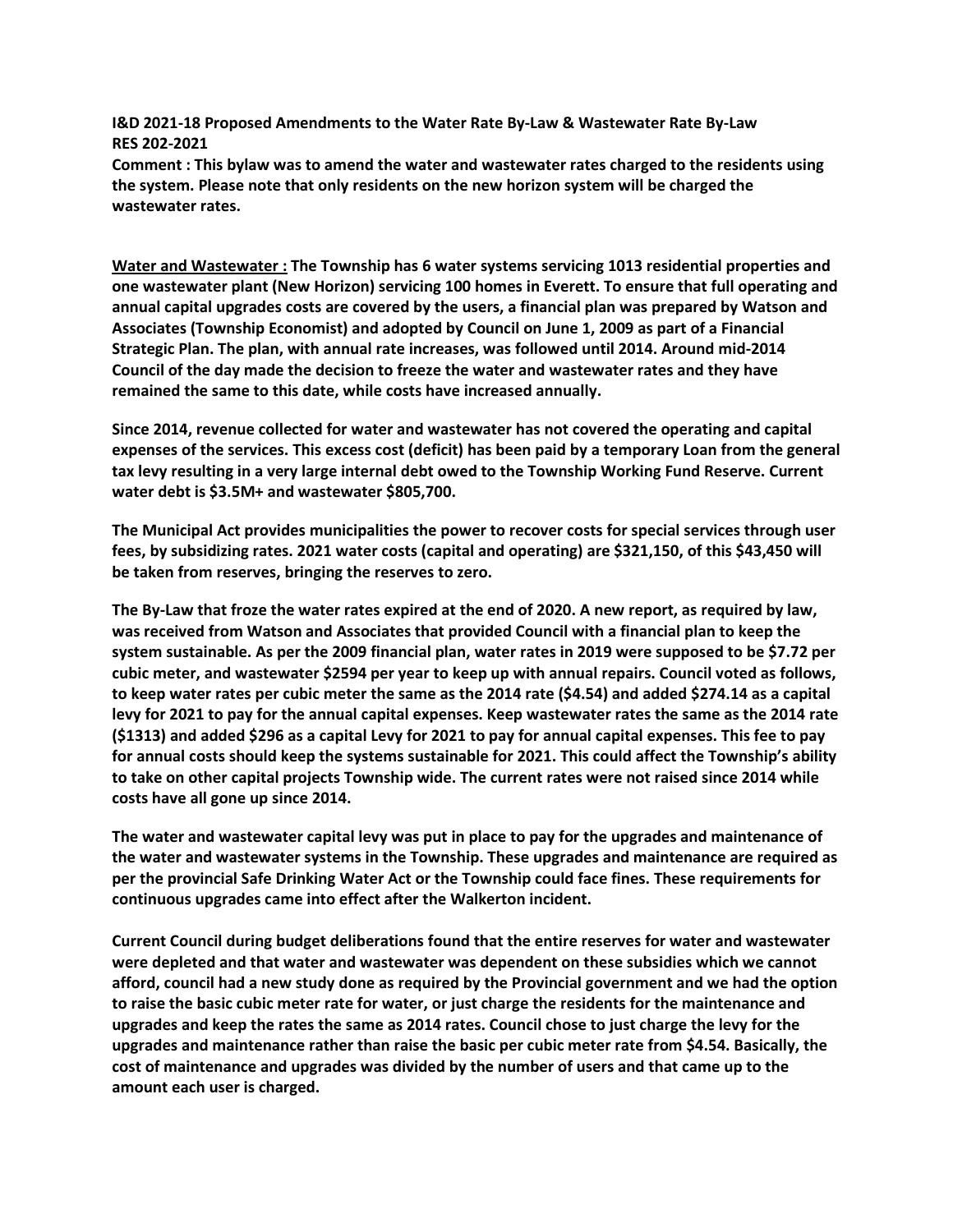**We have to remember that costs have gone up from 2014 and we could not maintain a water and wastewater system on 2014 rates. I would also like to clarify that as this levy is only for paying for the current upgrades and maintenance.**

**As per the latest Watson economists report to council based on the current debt that water and wastewater have incurred on the Township general reserves even with the proposed new subdivisions it will take the Township until 2034 to recover the debt incurred.**

**As I have stated earlier, the Provincial government puts various mandates on municipalities without any funding source and then municipalities have only one way of funding it through taxes for general maintenance of the township and levies for user-based services. I have put more detailed information on the water and wastewater rates on the township website under Mayors update at <https://www.adjtos.ca/en/our-government/mayors-updates.aspx>**

### **I&D 2021-19 Award of Contract No. 2021-002T (Surface Treatment of Various Roads)**

Moved by Councillor Hall-Chancey Seconded by Councillor Pita

Resolved that Infrastructure and Development Report # 2021-19 dated Wednesday, June 9, 2021 entitled "Award of Contract No. 2021-002T (Surface Treatment of Various Roads)" be received; and further,

That Council authorize Staff to award Contract No. 2021-002T (Surface Treatment of Various Roads) including provisional items to the low bidder, Duncor Enterprises Inc. RESULT: CARRIED.

#### **Comment : This was the tender to award the contract for surface treatment of various gravel roads.**

#### **I&D 2021-20 Award of Contract No. 2021-003T (Supply and Apply Granular 'A' Gravel)**

Resolved that Infrastructure and Development Report # 2021-19 dated Wednesday, June 9, 2021 entitled "Award of Contract No. 2021-003T (Supply and Apply Granular 'A' Gravel)" be received; and further,

That Council authorize Staff to award Contract No. 2021-003T (Surface Treatment of Various Roads) to the low bidder, Duivenvoorden Haulage Ltd. RESULT: CARRIED.

#### **Comment: Regarding supply and application of gravel on various roads in the Township and awarding the contract.**

#### **I&D 2021-21 Award of Contract No. 2021-004T (Bundled Rehabilitations - 4 Structures)**

Resolved that Infrastructure and Development Report # 2021-21 dated Wednesday, June 9, 2021 entitled "Award of Contract No. 2021-004T (Bundled Rehabilitations - 4 Structures)" be received; and further,

That Council authorize Staff to award Contract No. 2021-004T (Bundled Rehabilitations - 4 Structures), including provisional items, to the low bidder, Jarlian Construction Inc.; and further,

That Council authorize Staff to transfer approved 2021 Capital Budgets funds in the amount of \$70 K from Justification #1 to Justification Sheet #4. RESULT: CARRIED.

#### **Comment : This was to award the contract to fix 4 structures in the Township, the four structures were bundled together to get better prices**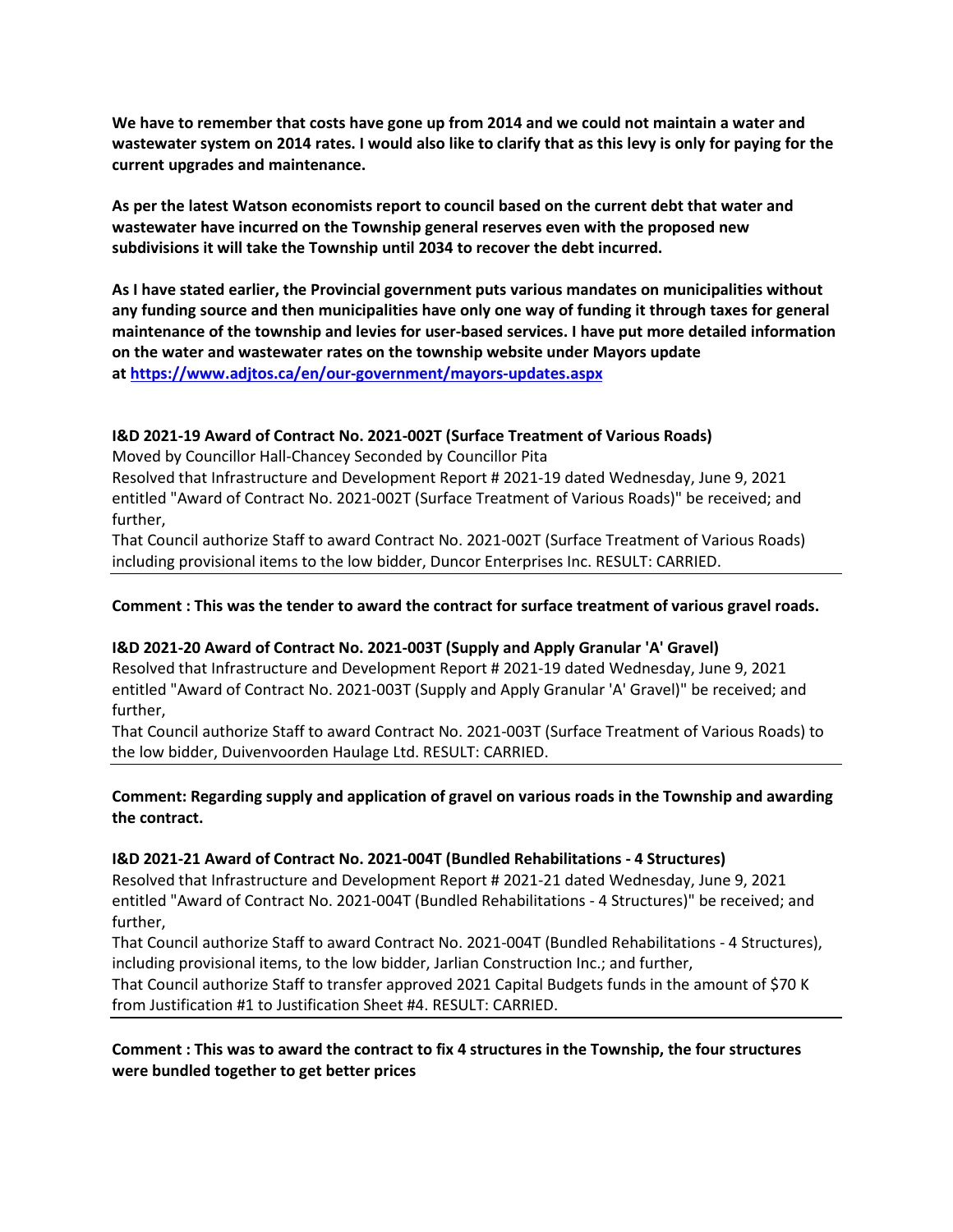#### **CAO-2021-02 Fraud and Wrongdoing Policy**

Resolved that CAO-2021-02 Fraud and Wrongdoing Policy, dated June 9, 2021, be received as information; and further, That the proposed Fraud and Wrongdoing Policy, be approved. RESULT: CARRIED.

#### **Comment : This was a whistle blower policy to enable any staff to come up with concerns without the fear of reprisals.**

## **By-laws for above item discussed**

By-law 2021-29 Zoning By-law Amendment - 6385 County Road 13 Resolved that By-law 2021-29 being a By-law to amend Zoning By-law 03-57, as amended, of the Township of Adjala-Tosorontio - Part of Lot 13, Concession 5, geographic Township of Tosorontio, 6385 County Road 13, Tosorontio (4301-020-003-14240) be enacted. RESULT: CARRIED.

#### **By-law 2021-30 Zoning By-law - 9100 25th Sideroad Adjala**

Resolved that By-law 2021-30 being a By-law to amend Zoning By-law 03-57, as amended, of the Township of Adjala-Tosorontio - Part of Lot 26,Concession 1, geographic Township of Adjala, 9100 25th Sideroad, Adjala (4301-010-006-01100) be enacted. RESULT : CARRIED

#### **By-law 2021-31 Zoning By-law 7406 Concession Road 2, Adjala**

That By-law 2021-31 being a By-law to amend Zoning By-law 03-57, as amended, of the Township of Adjala-Tosorontio - Part of Lot 21, Concession 1, geographic Township of Adjala, 7406 Concession Road 2, Tosorontio (4301-020-004-00800) be enacted. RESULT: DEFEATED.

#### **By-law 2021-32 Amendment to Site Plan Control By-law**

Resolved that By-law 2021-32 being a By-Law To Amend By-Law Number 20-09, Being A By-Law To Establish Site Plan Control Areas Within The Limits Of The Township Of Adjala- Tosorontio be enacted. RESULT: CARRIED.

#### **By-law 2021-33 Ontario Parks Agreement By-law**

Resolved that By-law 2021-33 being a by-law to appoint Municipal Law Enforcement Officers - Park Warden, Park Superintendent, Assistant Park Superintendent employed by Earl Rowe Provincial Park, Township of Adjala-Tosorontio, Simcoe County Forks of the Credit Provincial Park, Town of Caledon, Region of Peel Mono Cliffs Provincial Park – Town of Mono – Dufferin County be enacted. RESULT: CARRIED.

**By-law 2021-34 Municipal Water Rates By-law**